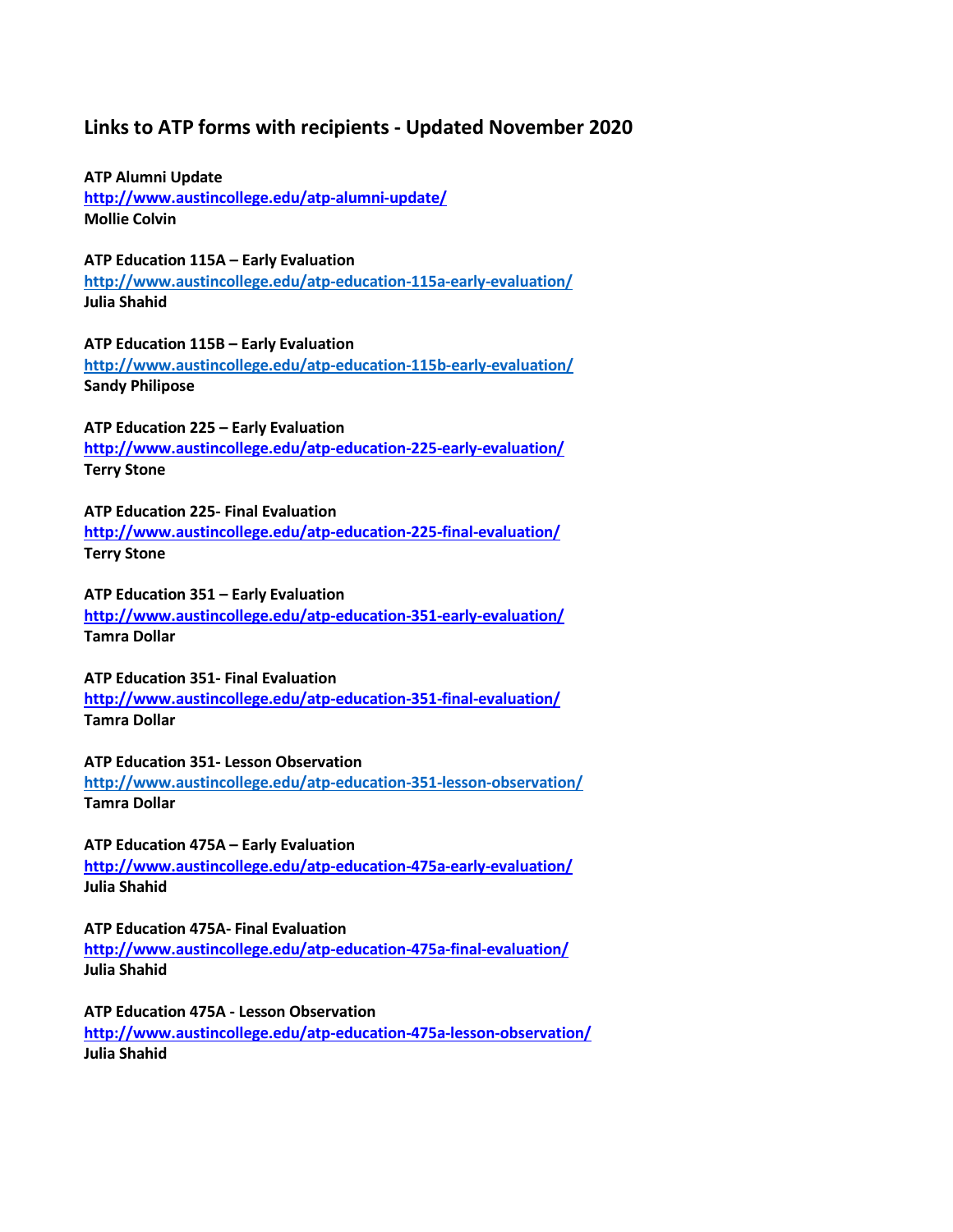### **ATP Education 475B –Early Evaluation**

**<http://www.austincollege.edu/atp-education-475b-early-evaluation/> Sandy Philipose**

### **ATP Education 475B - Final Evaluation**

**<http://www.austincollege.edu/atp-education-475b-final-evaluation/> Sandy Philipose**

**ATP Education 475B - Lesson Observation <http://www.austincollege.edu/atp-education-475b-lesson-observation/> Sandy Philipose**

**ATP Education 530 – Early Evaluation http://www.austincollege.edu/atp-education-530-early-evaluation/ Tamra Dollar**

**ATP Education 530 – Final Evaluation**

**<http://www.austincollege.edu/atp-education-530-final-evaluation/> Tamra Dollar**

# **ATP Education 530 – Lesson Observation**

**<http://www.austincollege.edu/atp-education-530-lesson-observation/> Tamra Dollar**

# **ATP Education 532 - Final Evaluation**

**<http://www.austincollege.edu/atp-education-532-final-evaluation/> [Terry Stone](mailto:tstone@austincollege.edu)**

### **ATP Education 532- Lesson Observation**

**<http://www.austincollege.edu/atp-education-532-lesson-observation/> [Terry Stone](mailto:tstone@austincollege.edu)**

**ATP Education 541 – Early Evaluation**

**<http://www.austincollege.edu/atp-education-541-early-evaluation/> Tamra Dollar**

**ATP Education 541 – Final Evaluation**

**<http://www.austincollege.edu/atp-education-541-final-evaluation/> Tamra Dollar**

**ATP Education 541 – Lesson Observation**

**<http://www.austincollege.edu/atp-education-541-lesson-observation/> Tamra Dollar**

**ATP Education 542 – Early Evaluation <http://www.austincollege.edu/atp-education-542-early-evaluation/> Sandy Philipose**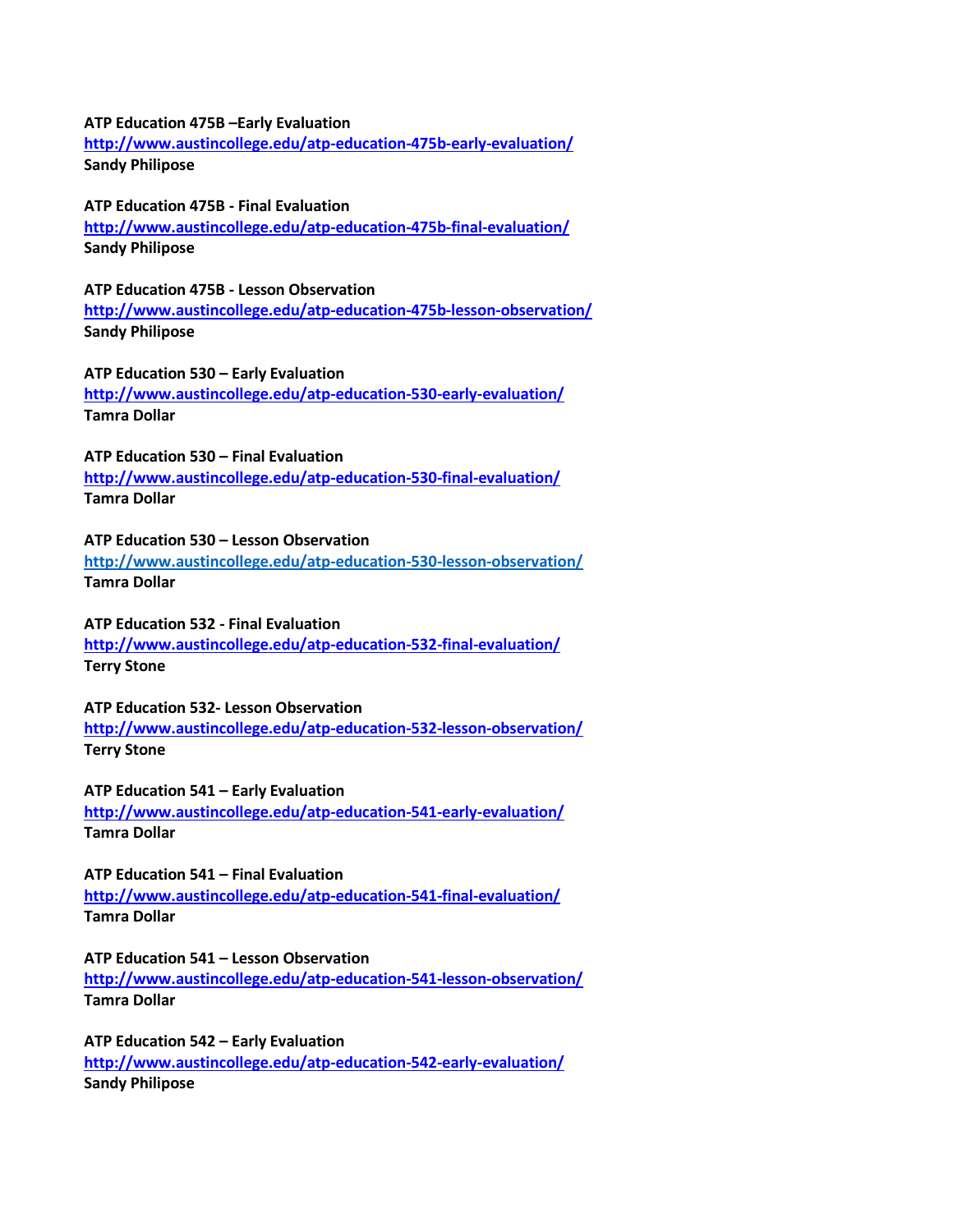#### **ATP Education 542 - Final Evaluation**

**<http://www.austincollege.edu/atp-education-542-final-evaluation/> Sandy Philipose**

## **ATP Education 542 - Lesson Observation**

**<http://www.austincollege.edu/atp-education-542-lesson-observation/> Sandy Philipose**

**ATP Education 543 – Final Evaluation <http://www.austincollege.edu/atp-education-543-final-evaluation/> [Terry Stone](mailto:tstone@austincollege.edu)**

**ATP Education 543 - Lesson Observation <http://www.austincollege.edu/atp-education-543-lesson-observation/> [Terry Stone](mailto:tstone@austincollege.edu)**

**ATP Education 544 – Early Evaluation**

**<http://www.austincollege.edu/atp-education-544-early-evaluation/> Julia Shahid**

# **ATP Education 544 – Final Evaluation**

**<http://www.austincollege.edu/atp-education-544-final-evaluation/> Julia Shahid**

# **ATP Education 544 - Lesson Observation**

**<http://www.austincollege.edu/atp-education-544-lesson-observation/> Julia Shahid**

## **ATP Education 546 – Early Evaluation**

**<http://www.austincollege.edu/atp-education-546-early-evaluation/> Julia Shahid**

**ATP Education 546 – Final Evaluation**

**<http://www.austincollege.edu/atp-education-546-final-evaluation/> Julia Shahid**

**ATP Education 546 - Lesson Observation <http://www.austincollege.edu/atp-education-546-lesson-observation/> Julia Shahid**

**ATP Faculty Evaluation**

**<http://www.austincollege.edu/atp-faculty-evaluation-form/> Mollie Colvin, ATP Student Worker**

**ATP Field Placement Application <http://www.austincollege.edu/atp-field-placement-application/> Mollie Colvin**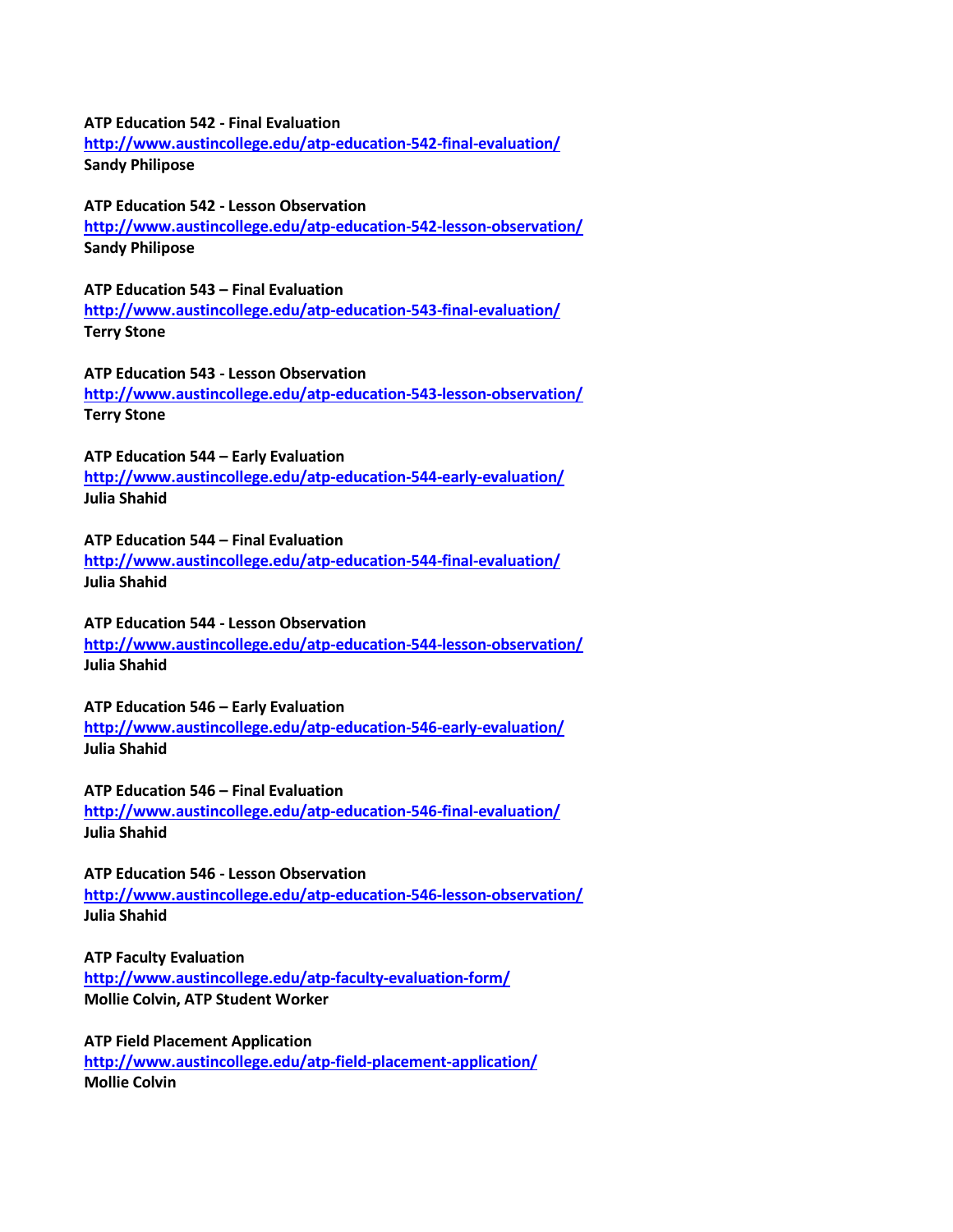### **ATP Graduate Assistant Application**

**<http://www.austincollege.edu/atp-graduate-assistant-application/> Mollie Colvin**

### **ATP Graduate Course Authorization**

**<http://www.austincollege.edu/graduate-course-authorization/> Mollie Colvin**

**ATP Graduate Mentor Feedback Form <http://www.austincollege.edu/atp-mentor-feedback-form/> [Terry Stone,](mailto:tstone@austincollege.edu) Christy Nolen**

**ATP Graduate Principal Required Verification of Mentor Teacher <http://www.austincollege.edu/principal-required-verification-of-mentor-teacher/>**

**[Terry Stone](mailto:tstone@austincollege.edu)**

**ATP Graduate Teacher Evaluation <http://www.austincollege.edu/atp-evaluation-form/> [Terry Stone,](mailto:tstone@austincollege.edu) Christy Nolen**

**ATP Graduate Teacher Observation <http://www.austincollege.edu/atp-observation-form/> [Terry Stone,](mailto:tstone@austincollege.edu) Christy Nolen**

**ATP Modern Languages 548 – Final Evaluation http://www.austincollege.edu/atp-modern-languages-548-final-evaluation/ Sandy Philipose**

**ATP Modern Languages 548- Lesson Observation <http://www.austincollege.edu/atp-modern-languages-548-lesson-observation/> Sandy Philipose**

**ATP Physical Education 562 – Final Evaluation <http://www.austincollege.edu/atp-physical-education-562-final-evaluation/> Sandy Philipose**

**ATP Physical Education 562 – Lesson Observation <http://www.austincollege.edu/atp-physical-education-562-lesson-observation/> Sandy Philipose**

**ATP Clinical/Intern Teaching Application <http://www.austincollege.edu/graduate-teaching-application/> Mollie Colvin**

**ATP Post-Baccalaureate Applicant Evaluation <http://www.austincollege.edu/atp-post-baccalaureate-applicant-evaluation/> Mollie Colvin**